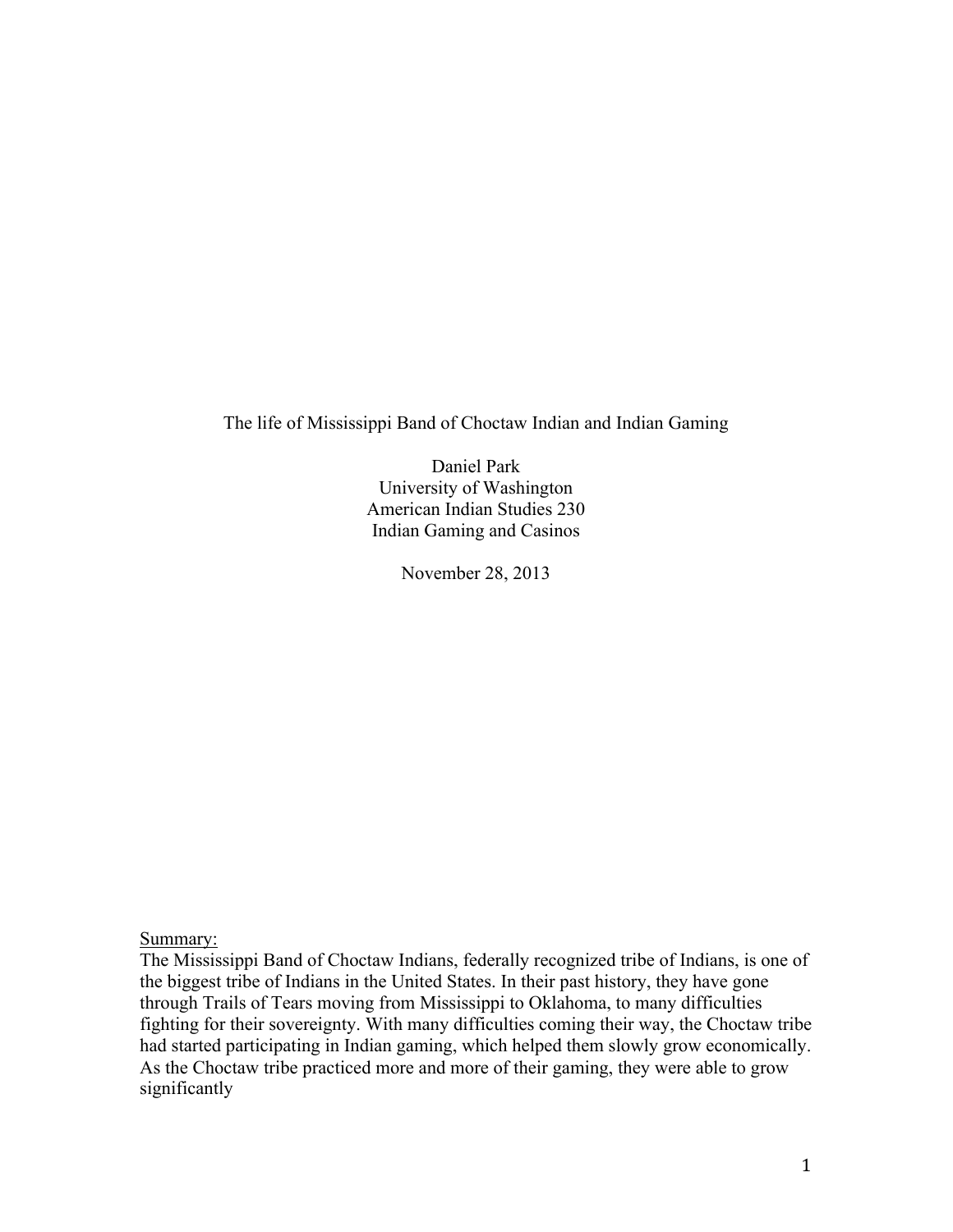## **Background**

Why is it that our culture is changing over time? Is it because we are accepting more of what is given to us from our society or is it because our culture has many flaws? The Mississippi band of Choctaw tribe are fighting hard to keep their culture alive and strong, but with many problems they face with the United States government, they are struggling to keep it alive. Through many trials, the Choctaw tribe members are staying communicated to keep each other accountable and to keep as much of their culture they can possibly keep. At the same time, as the Mississippi Band of Choctaw Indians are trying to keep their culture alive, they face many difficulties because it is hard to revive a dying culture without the economic help.

The Mississippi Band of Choctaw Indian tribe have faced many issues with regulation and state policies to run gambling for their economic growth. Dealing with many attempts at being removed, which caused the Trail of Tears, the Choctaw tribe has learned to adapt to economy for the time. The Choctaw tribe, being federally recognized was able to go through many trials and came to a point where they were being helped by the state. The help all started with the Indian Gaming Regulatory Act (IGRA) being passed and allowing Mississippi Band of Choctaw Indians to operate gamings of many kinds. As time went on, not only were the Mississippi Band of Choctaw Indians able to operate gaming, they were given permission to develop their level of gaming into class III gaming which involved high-stakes. Being able to operate Class III gaming allowed more regulations and licensing to be applied to at casinos in Mississippi. With this much success, the Mississippi Band of Choctaw Indians were slowly able to get back on their feet and build a Silver Star casino in Pearl River Resort.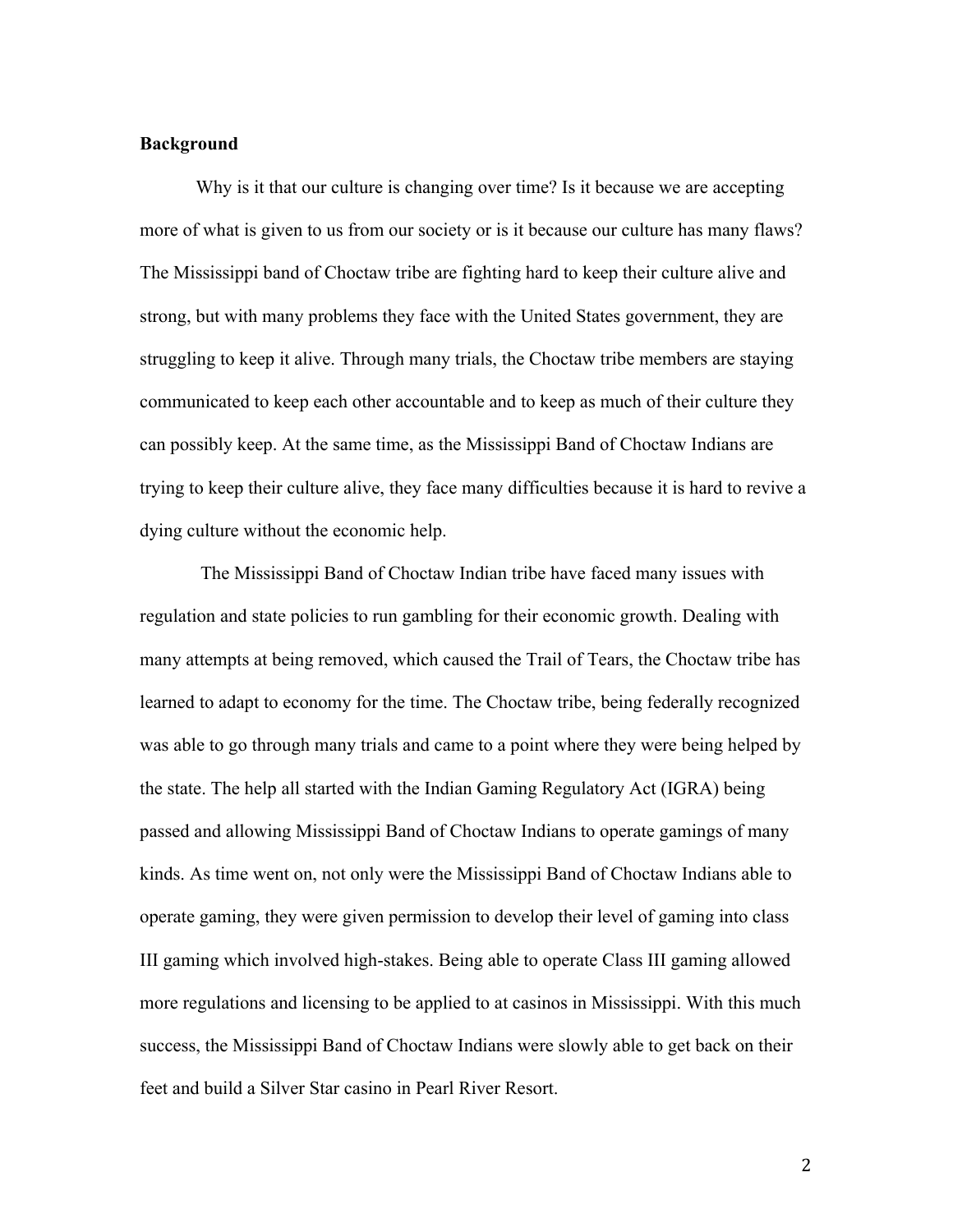Have you ever wondered what it is like to have a casino in your neighborhood? The Pearl River Resort had opened the Silver Star casino in the tribal land of The Mississippi Band of Choctaw Indians in the year 1994 and many changes have been made. With so much money coming in from the players, some would wonder where the money would all go to, who get's it, and what would happen to the rest of the money that is not being used by anyone. The fact is that there really is not an amount of money that is not used by anyone. There are many different ways of how revenues are spent and the factors that are included in the development of casinos in a tribal territory. From the beginning of the tribal times to now, the Mississippi Band of Choctaw Indian tribe has faced many difficulties trying to earn their sovereignty back from those who had taken it away from them. The fact was that it was very difficult to even get a portion of what they had lost back. Throughout the quarter, I have done many researches and background findings. Through all the research, I have concluded that in this final study of the American Indian Gaming for Mississippi Band of Choctaw Indians, this paper is going to focus on how the tribe had suffered and have conquered culturally by using content analysis of tribal and casino websites and social media online messages to stay culturally updated with each other, politically through the connection between tribe's casinos and state through policies, regulation, and licenses, and economically by seeing how the development of casinos like Silver Star casino has economically helped boost up the economy in positive outcome as well as having negative side effects to all the revenues coming in from the casino, to be where they are right now being federally recognized as one of the biggest tribe of Indians to first to be here. The Mississippi Band of Choctaw Indians are not back to their ancestral land, and probably never will get 100% of their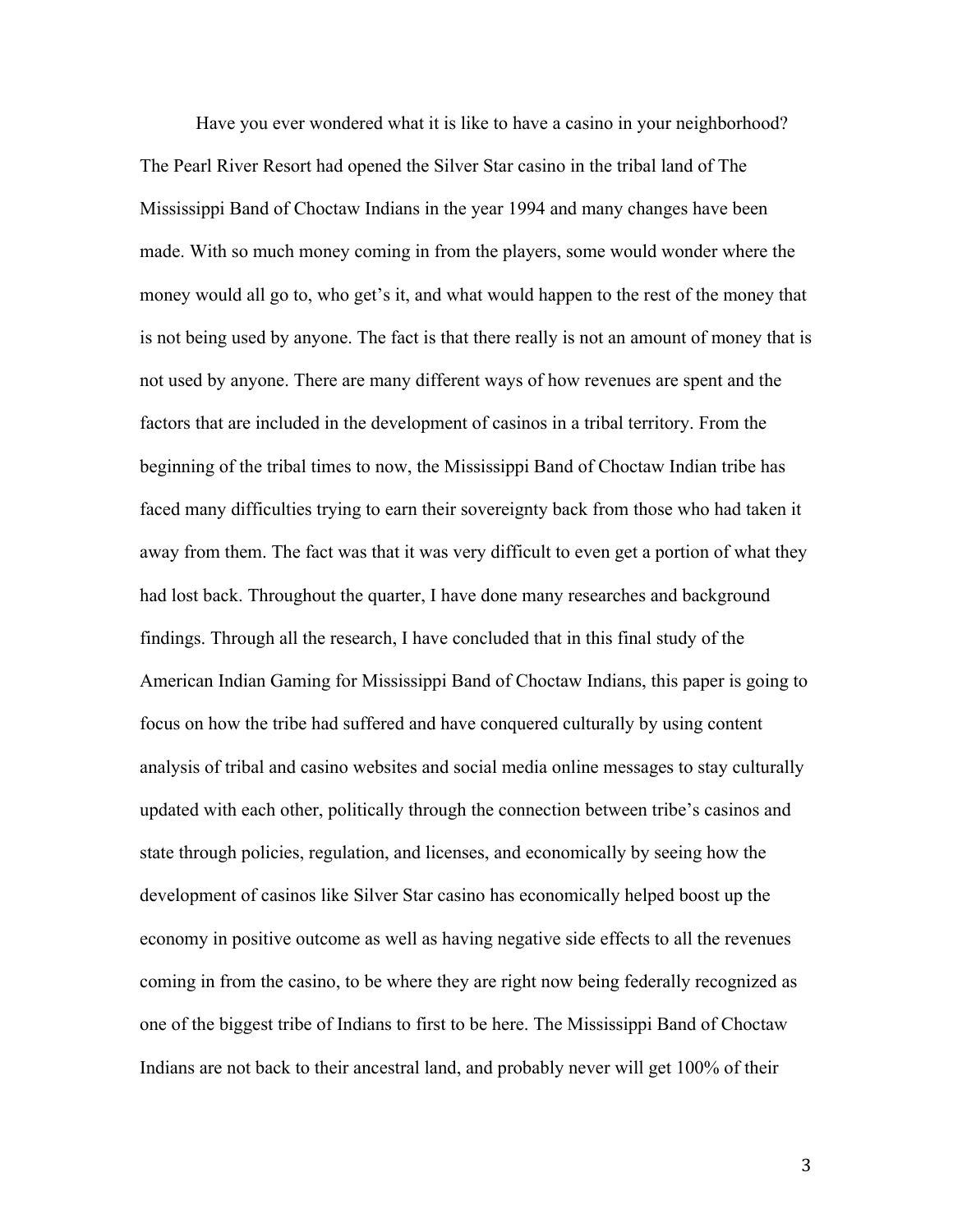land back to how it once used to be, but through reformation the tribe has given themselves a chance to continue history in their modern days.

## **Findings**

The Mississippi Band of Choctaw Tribe are known to be one of the biggest tribes known in the Southeast, ranging from 15,000 tribe members in the year 1650 to 21,500 members in 1764. As the years have passed by, the numbers of tribe members have declined back to about 15,000 by the year 1814. The tribe spoke Muskhogean, which was very familiar to the Chickasaw tribe language. One special recognition that the Mississippi Band of Choctaw Indian tribe have received is what is now called the Code talk. The Code talk started during the World War I when the United States used Choctaw Indians as a source of communication because other countries were not able to decipher the code used. This allowed the United States army and marines to communicate with each other without having to worry about the codes being figured out. This famous code talk has carried on to even World War II where the Navajo tribes have used their own code to help the United States during the war. When warfare started in the  $18<sup>th</sup>$  century, the Choctaw tribe fought against the English Chickasaw, and Creeks in favor of their French allies. Even through all the warfare history in Choctaw tribe, they are mainly known for their agricultural goods and warfare was mainly used for defensive stance. In the  $19<sup>th</sup>$  century, which is the time when the population of the Choctaw tribe had decreased by a large sum, the Choctaw tribe went through a hardship known as Trail of Tears. Secretary of War Lewis Cross was the supervisor for the removal of the Choctaws from Mississippi to where they are located now which is Southern Oklahoma. Each year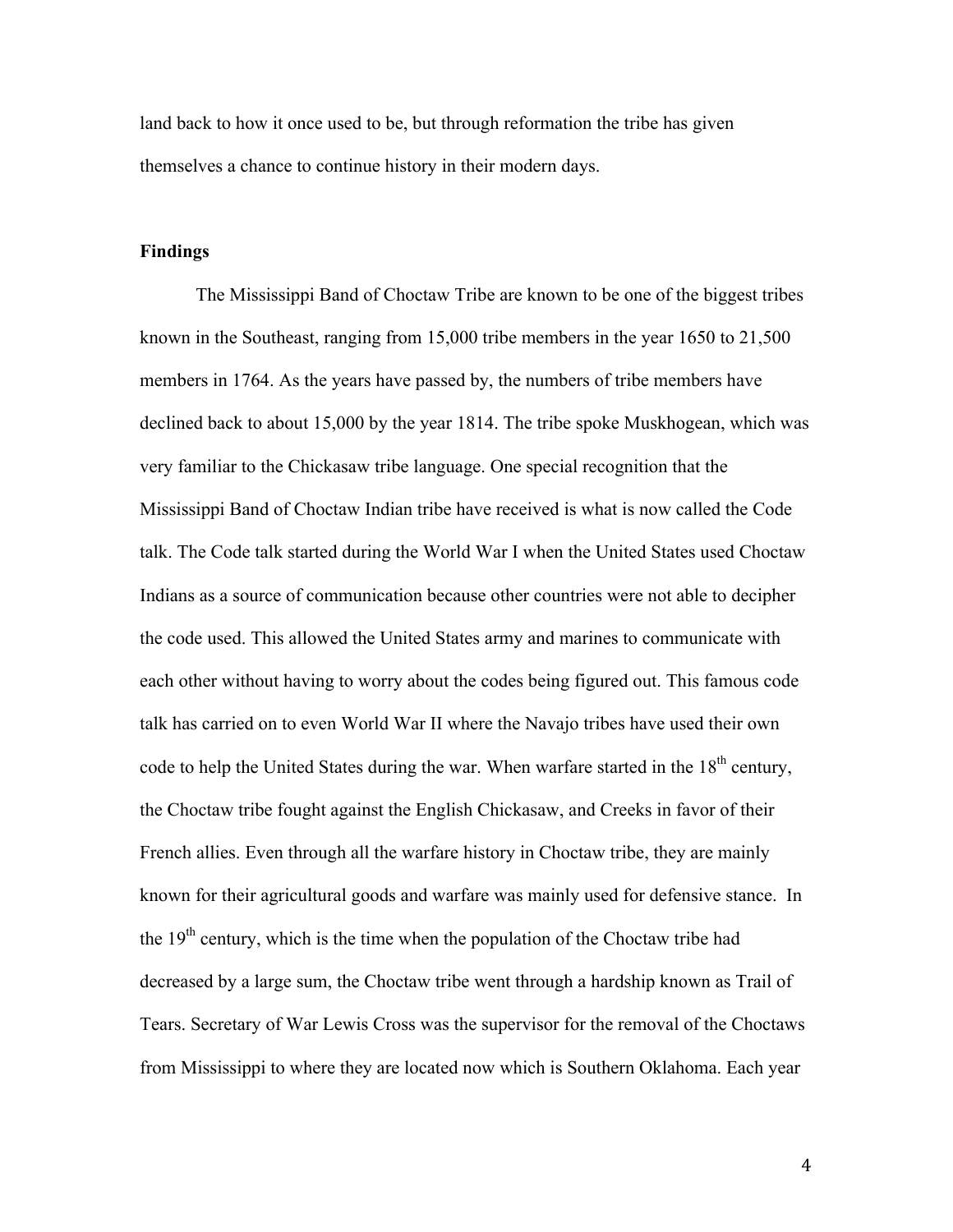starting from 1831, their plan was to remove one third of the Choctaws from the land of Mississippi and many Choctaw tribe members have died through the process of moving from Mississippi to Oklahoma. Leaving their agricultural goods aside due to the lack of time given for them to pack and get ready to move to Oklahoma, Choctaw tribe were on a journey to a new beginning in Oklahoma. During that journey, devastating events have occurred due to the cold blizzard weather they were facing during their months and months of mobilization. With the lack of food they had, they ended up eating up all their herd of animals they were able to bring along throughout the movement. As a part of removing the Choctaw tribe, when they were moving from Mississippi to Oklahoma, they were forced to move using boats when there's water so that the tribe members have to deicide on which animal they would have to kill and offer up.

In the year 2013, there stand a good 10,000 citizens of Choctaw spread throughout the nation. Even though the Choctaw are spread out in this country, majority of the tribe members reside in their originally Mississippi. In the year 1994, the Mississippi band of Choctaw Indians have gathered to build a casino named Pearl River Resort. Instead of going back to their agricultural goods, which was what they were known for, the Mississippi Band of Choctaw Indian tribe went to Indian gaming like casinos. Ever since the opening of the casino in 1994, Silver Star casino in Pearl River Resort has been popular and has helped the Mississippi Choctaw tribe stay connected with their mutual community and culturally. It may not have been the way the Choctaw tribes have run their culture centuries ago, but this was a way for them to stay running economically, financially, and culturally. With majority of the employees of the casino being tribe members, and the casino being run by the tribe, they were able to financially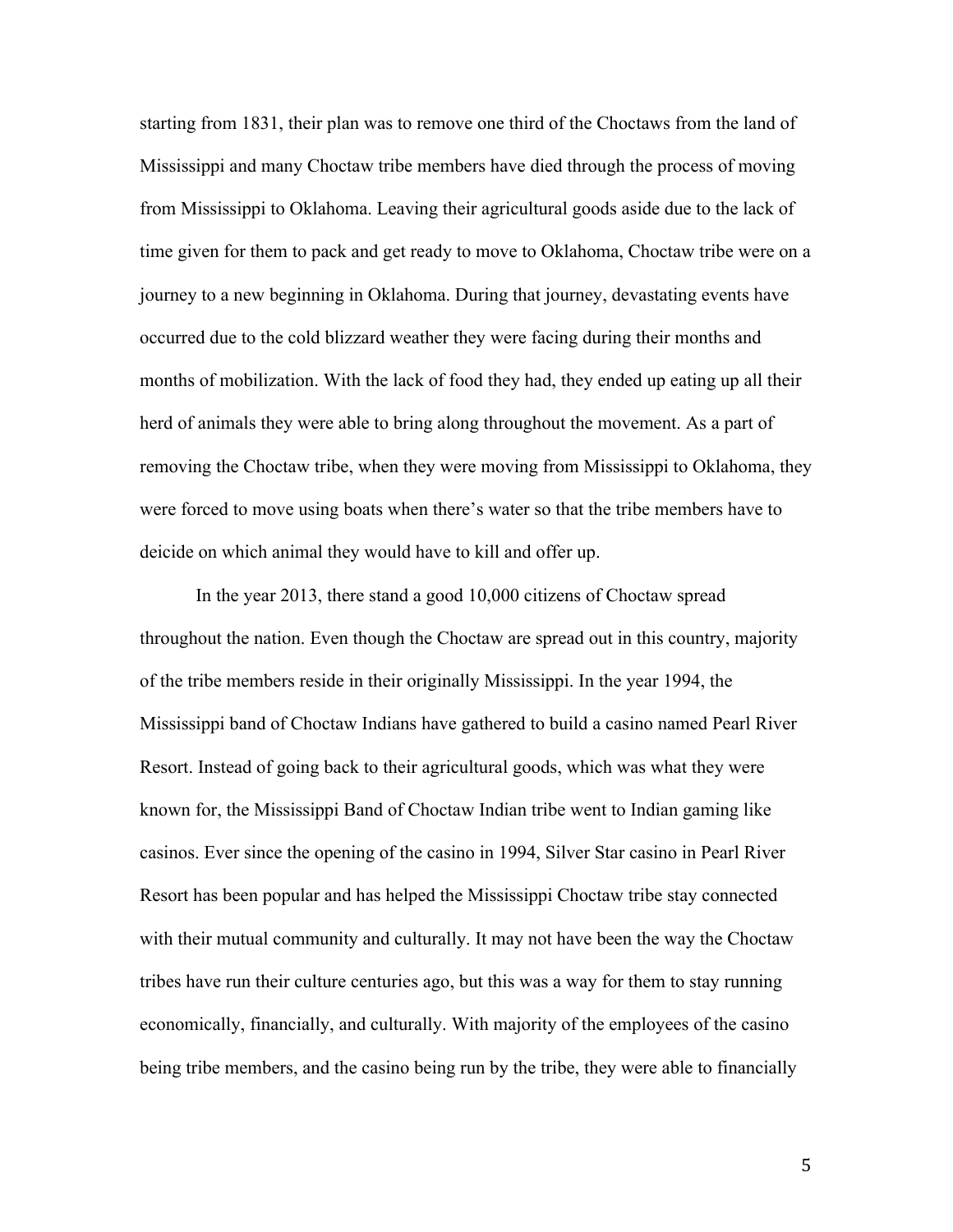get support to keep their culture alive and going. Even through this was not the way for them to grow their culture ideally, it was a way for Choctaw tribe to gather with members of the same tribe. Both the Mississippi band of Choctaw Indians and Pearl River Resort are connected through Media. Even though they are not connected with each other strongly, they show that to some extent they are with each other. The tribe reminds social media users about all the events they have going on which are a part of their culture as well as events to get to know the tribe further and with more dept. Casino on the other hand is all about advertising their events to attract more people to them.

When the IGRA was first passed allowing Choctaw tribes to operate casinos, there were many different reasons. According to "An Exploratory Framework to Evaluate Casino Gaming" by Jason C. Irle, casino gaming was legalized "not only a result of the IGRA of 1988 but also of a need to generate governmental revenue" (Irle, 29). This was just a way for government to try to generate more revenue. When revenue first came in to the tribe, they were mainly used for purposes like expansions to attract more tourists to generate more revenue than they have before. The use of revenue from the gaming industry was established in solid form for the Choctaw Tribe. As IGRA required tribes to spend portion of casino gaming revenues towards education, they used revenues to establish scholarship programs that provide financial assistance to tribal members who were pursuing post-secondary education. As the level of education started increasing, the tribe then split it's revenue to create higher wage job opportunities for those with higher skills and abilities to specialize in certain areas. The higher wage jobs were not only for people with good education, but it also persuaded other tribe members to strive for greater and higher educations than they are receiving. Tribe members striving for higher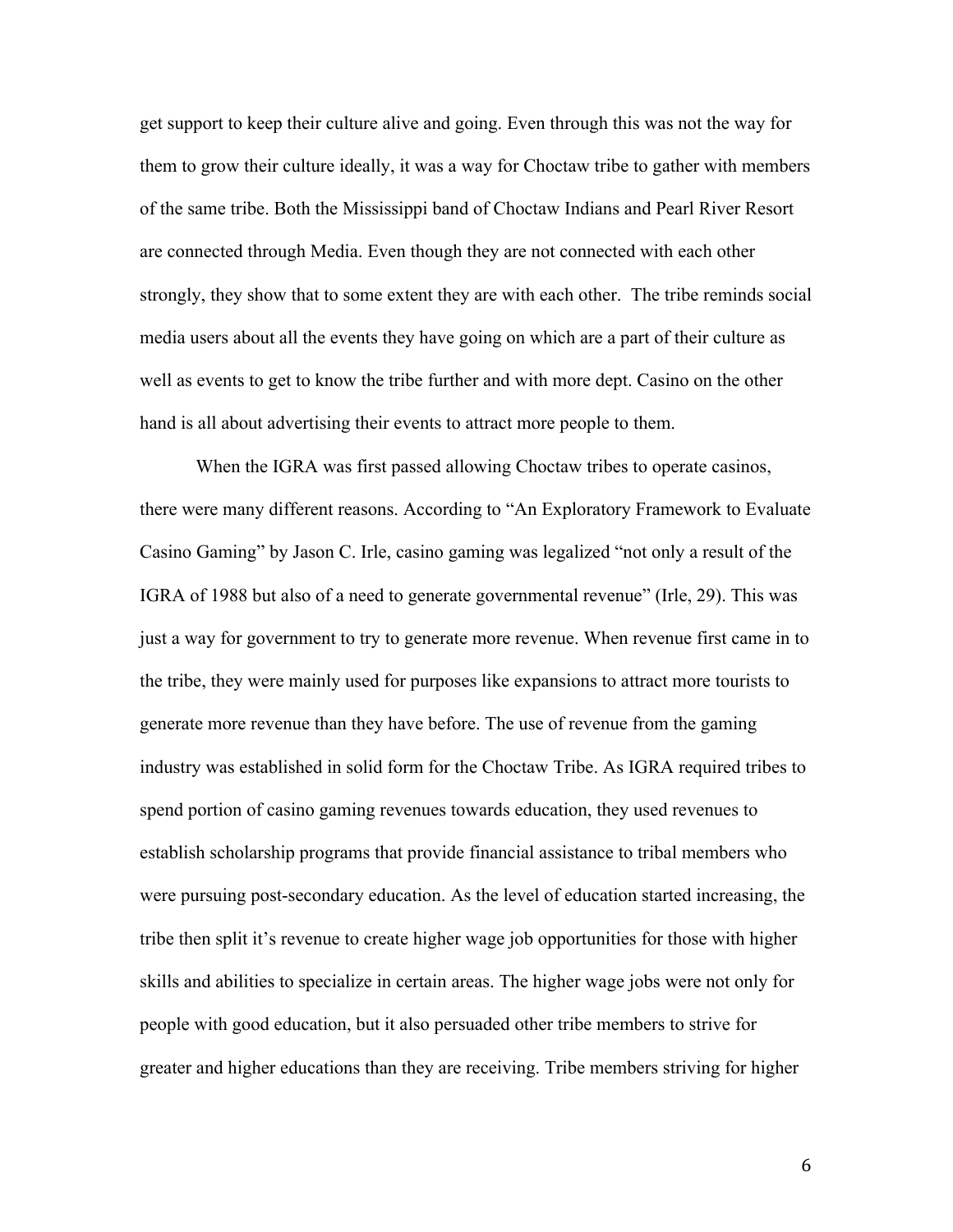education and specializing in specific field then lead to using more revenues towards technology advances. This advancement in technology allowed Silver Star Casino in Pearl River Resort to be one of the biggest resorts in the state of Mississippi employing thousands and thousands of tribe members providing them with funds to live. As Silver Star casino gathered more revenues, the casino kept increasing their land along with the amount of machines and tables there used to be.

As the casino got bigger, it required more licenses among the employees and more responsibilities for the casino. Having nearly 2,500 slot machines and more than 75 tables, it required all employees to have licenses in order to be part of the employee team at the casino. As the number of opportunity for gambling increased, Pearl River Resort was concerned about customers and posted addiction symptoms on the casino website so that when a person would come through about three or more of those symptoms, they are addicted and can even get guidance through the bank. Symptoms like "jeopardizing family, education, job or career, loss of control, and gambling to escape problems" were all on the list so that when customers were facing multiple symptoms, Mississippi gaming resorts can guide you to getting out of addiction. By having addiction help and guidance for the players, the casino gets more responsibility recognition. Casinos not only had requirements within the casinos with their employees but they also had to go through all the regulations given by the state.

Through all the regulations that the tribe had to go through with the state and federal, there was an issue of being sovereign in their own lands. In many ways possible, the government and state tried to attach their part of the strings to any regulations that has to do with casino gaming so that they will also be able to get some revenues out of casino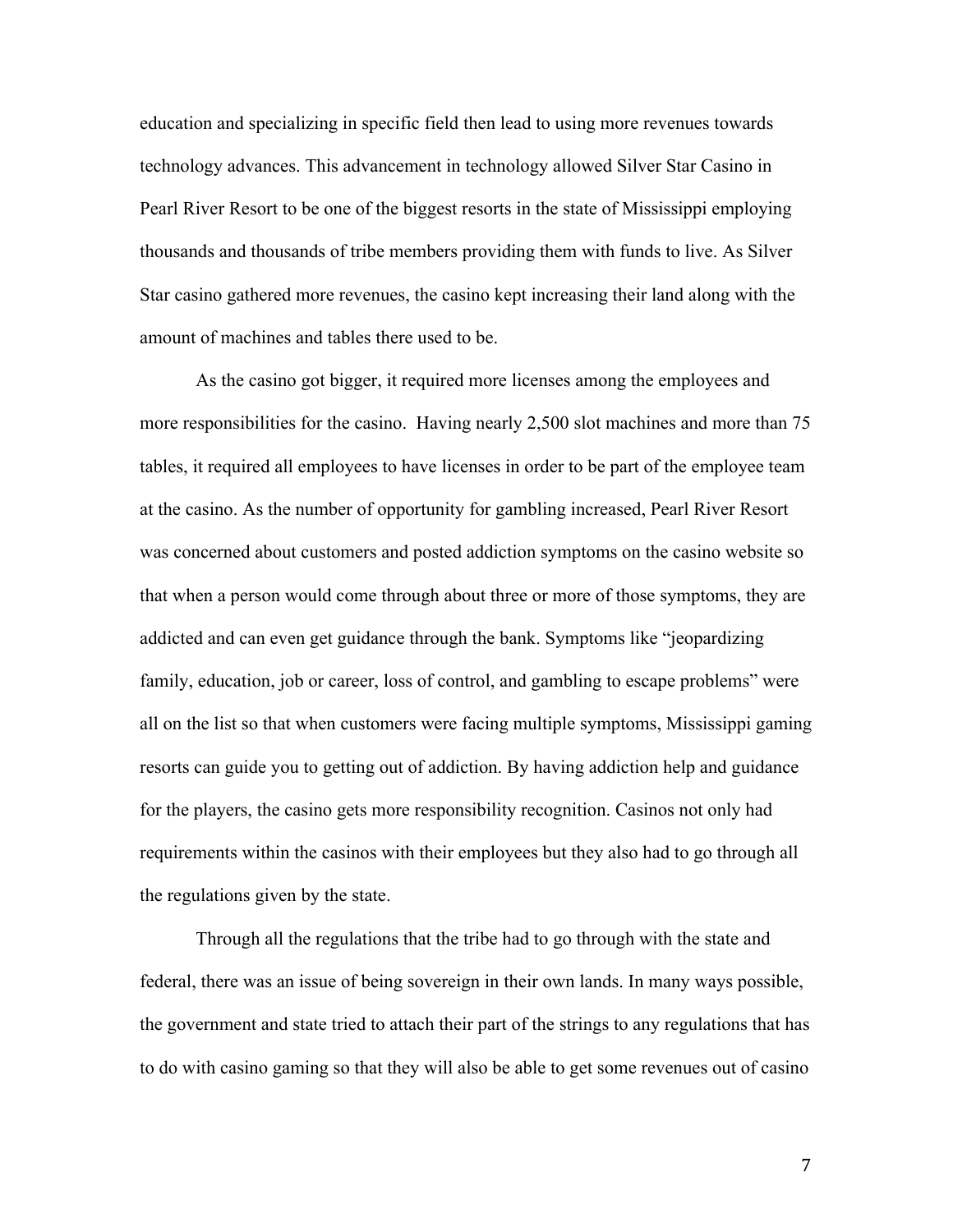gaming but the Choctaw tribes thought otherwise. The tribes including many other tribes were against many ideas and regulations from the state because even before IGRA, the Indian reservations were up to the tribe government.

When you think of casinos, the first thing that usually comes to your mind is people who are spending money to earn more money, people who do not use their money wisely, or just people who are not responsible with money. And there is a negative aura around the casino area. But what we usually do not think about is what casinos do with the revenue made and how those revenues are being spent. The Mississippi Band of Choctaw Indian Tribe has built Silver Star casino in the year 1994 and it has helped the economic boost of the tribe in many different ways. With more revenue coming in from the development of a bigger casino, the tribe is earning more money from the casino to keep their cultural events alive. The revenue not only goes towards the tribe culture, but it goes towards fire departments, police stations in the Gulf Coast. The Mississippi Band of Choctaw Indians emphasize a lot on housing; which include loans to their tribal members and tribal house rental programs to help members find places to live. Even though it is not free money for the members, the revenues coming out of the casino are helping tribal members find roofs to be under and places to sleep peacefully.

As casinos are being developed, they started diversifying assets to attract in more business and revenue from tourists. Casinos that have been developed are not only just casinos, but resort with golf courses for more diverse gaming and different ways to collect revenue. Having different assets is a great boost to the casino's revenue because many times, casinos go flat and stop increasing in their gaming revenues but having different assets helps casinos revenue go up even when the gaming tables are on a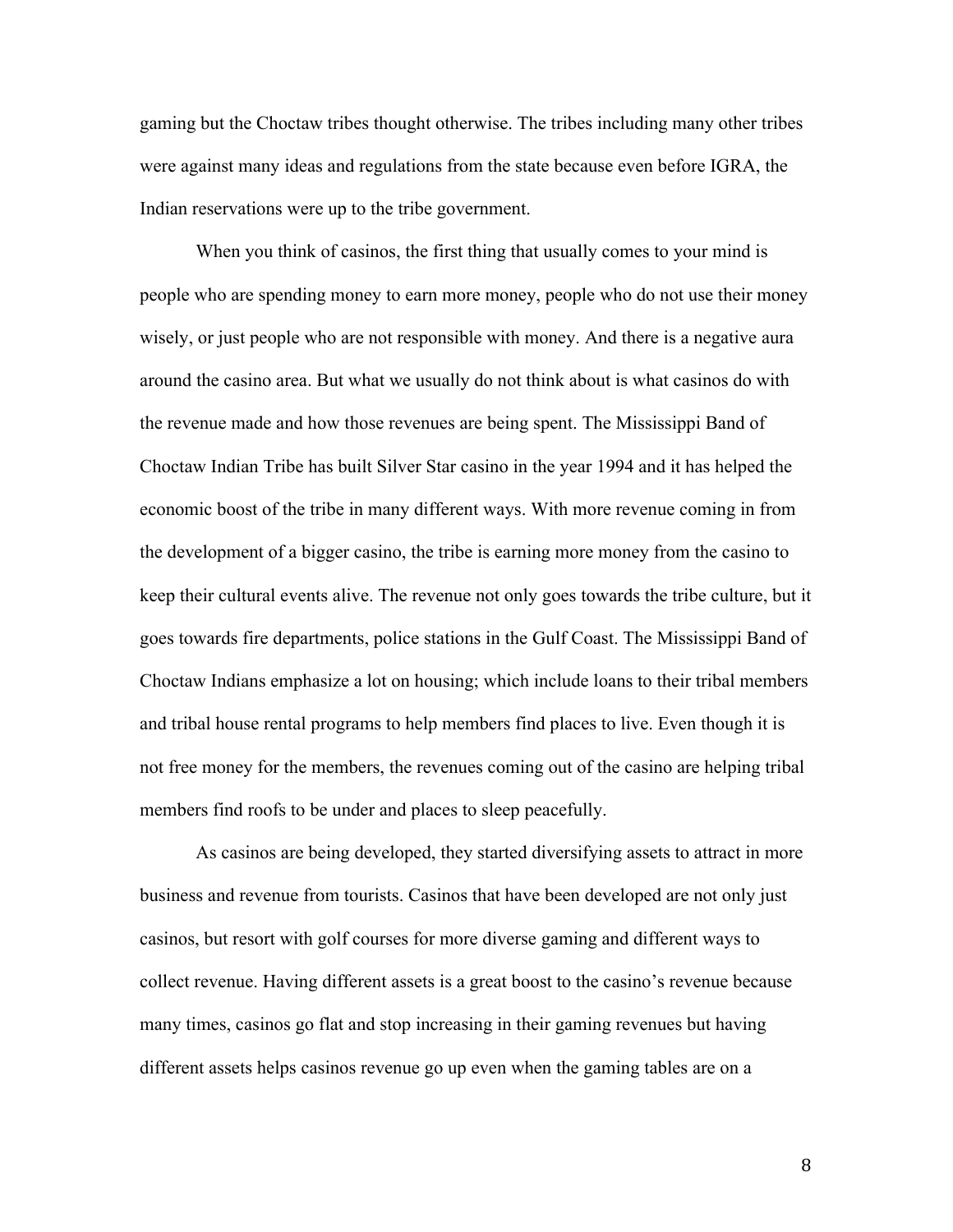plateau. For instance, players might want to be more outside in the cool theme park or even just enjoying a nice relaxing round of golf. In those kinds of situations, the assets are big help because it helps the players to really enjoy a variety of games. It also builds sustainable communities because it keeps tourists coming to visit the casino and might even get the chance to learn about the tribal culture, at the same time also keeping locals in town instead of going out to spend their money on games.

As good as developments are, there are also negative sides to casinos developing in the tribal lands. One of the main things that have come up is the value of tribal members land decreasing due to the amount of pollution that the casino will be creating with along with all the cars traveling causing traffic amount to increase. Not only that, but because of casinos, local stores and restaurants will become substitutes once casinos are open leaving local businesses without incomes for themselves. Instead of helping out the community, the casino and the local businesses are playing this cycle of the casino taking business and local businesses losing business forcing them to get financial help from casinos; which was in first place supposed to be their revenue. In order to try to keep players at a loss at gaming, they serve alcohol that is a smart business action, but when those intoxicated players step out of the casino it really becomes a different story. Drunk drivers lead to DUI accidents, which could really be a serious injury/death situation. Not only might gaming cause physical death, but a lot of the times it will cause moral decline and even family separation due to addictions. Gaming has a lot of influences on players and addiction is one of the worst influences. In our society, casinos are never understood as a positive thing. The way we understand casinos is just a place people go to have a good time and to do whatever they want; usually involving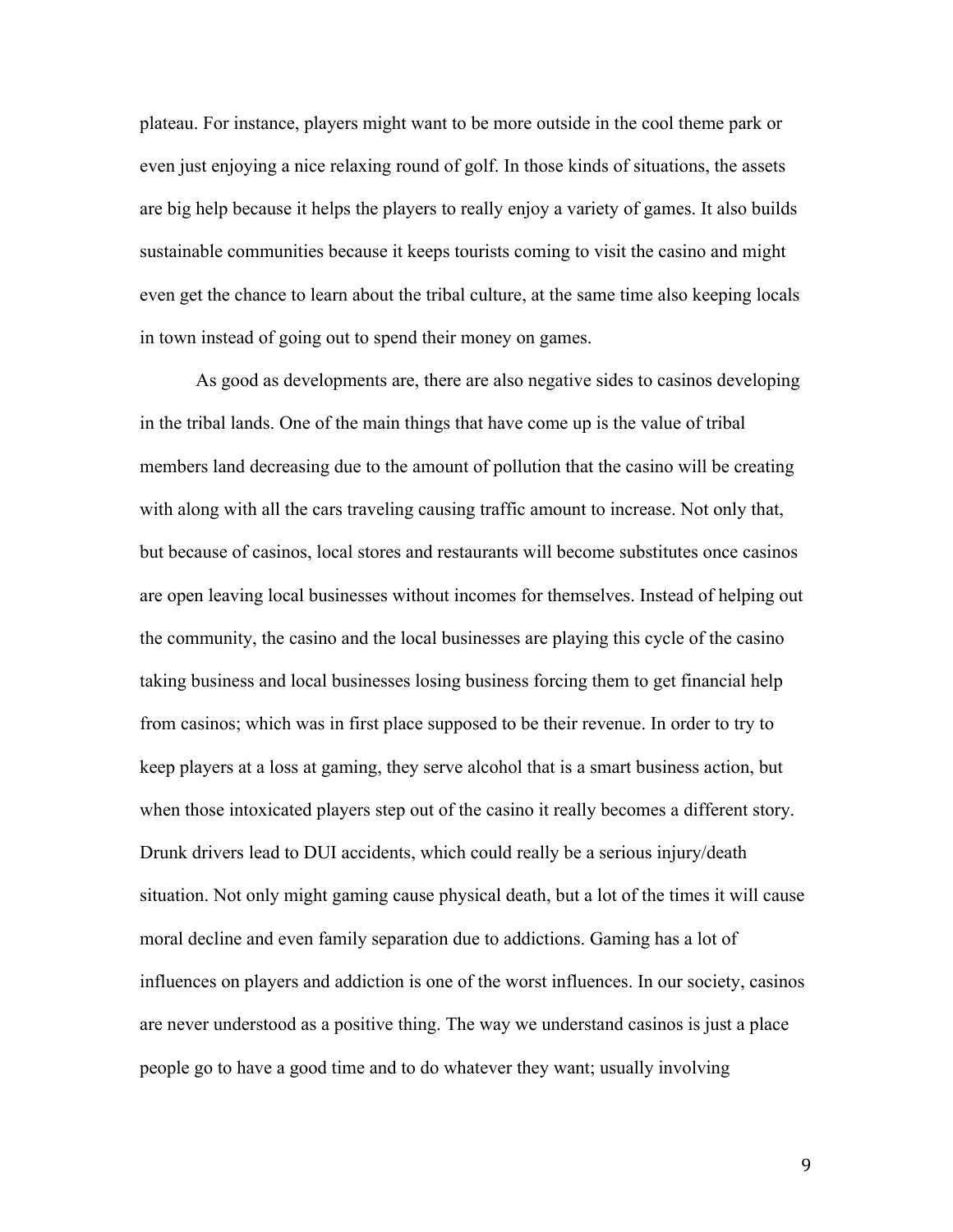irresponsibility. But the significance of this case study is really to show that casinos help tribes economically. With the revenues that are being distributed to the tribe members and society, casinos help tribal members be economically stable more than they would without casino's help. Casinos will help individuals grow, but as a society in general there are also some negative affects that come with developments of casinos who are higher rate of crimes and moral declines of players who are influenced by gaming.

## **Conclusion**

Through many difficulties that the tribe has faced, the Mississippi band of Choctaw Indian tribe has worked hard to keep their culture going. The cultural significance of this study is that as time is passing by, everyone is really conforming to the society in order to, this this case, keep it's culture alive. Even though it really is not the ideal way of keeping their culture the Choctaw tribe are doing their best in whatever way possible to keep their tribe connected to their ancestral culture. I believe that even though the tribe and their social media is doing everything they can to reach out to people about their culture, more people would be drawn to the tribe if casinos could also make the effort to show some support for the tribes. In the future, scholars might study how tribal casinos change online messages to reflect more of the American Indian identity and its websites to even show support for the tribe that their casino came from. The Mississippi Band of Choctaw Indians have started from the bottom of the economy to building themselves up to building many casinos to generate revenue for the tribe. This was done in many steps that required state conflicts, licensing of many tribe members to be able to work inside the casino. As the casino got bigger, gaming was more secured with regulations and policies that were expected from the state, casino, and the players.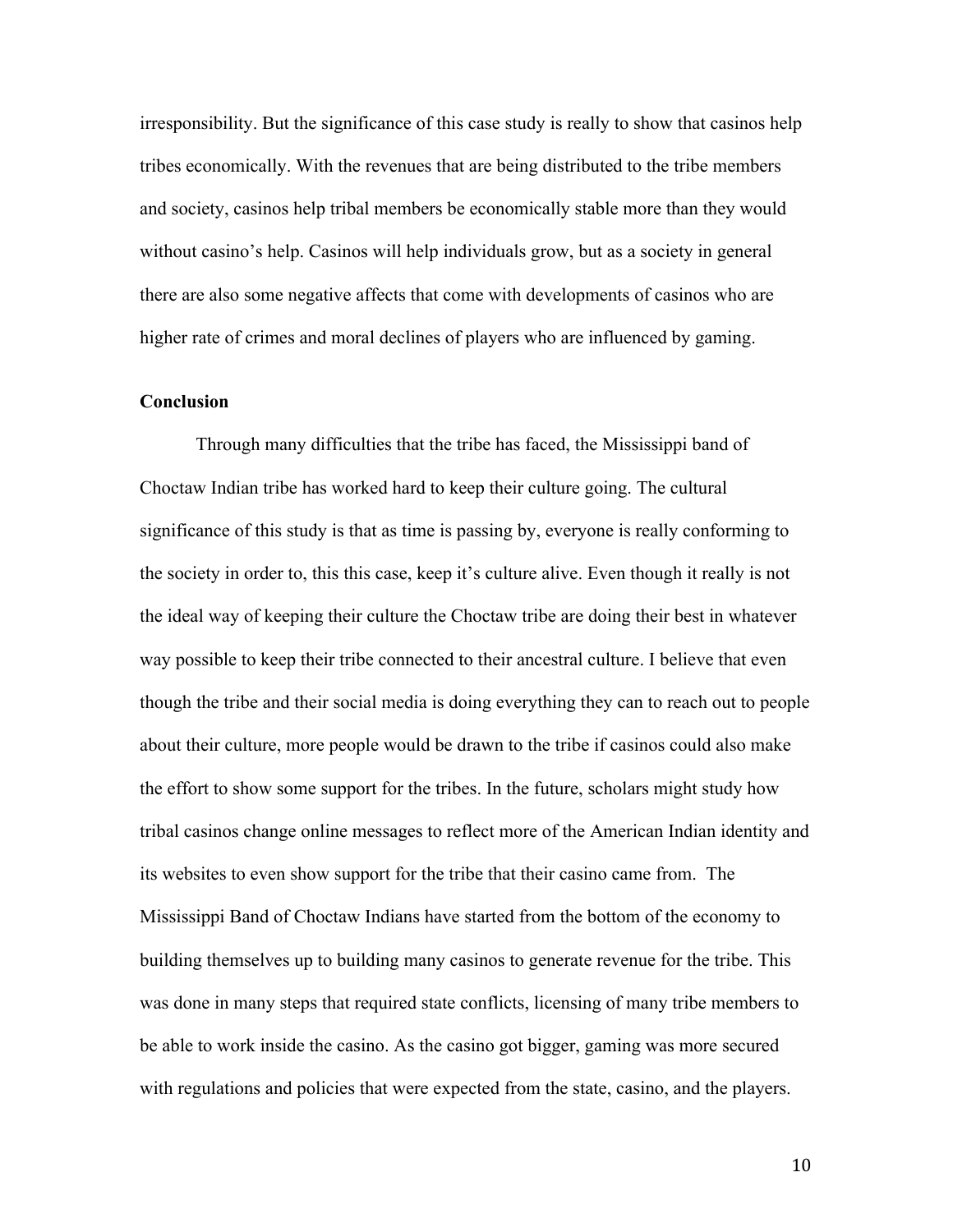There were many regulations and policies that the Choctaw tribe had not agreed with because they thought it was really abusing their sovereign power and did not want to be apart of anything risky. But through the struggles of growing with the state, the economic growth of the Mississippi Band of Choctaw Indians is also growing and now the state is now trying to offer the tribe with offers. Through many struggles that the Mississippi Band of Choctaw Indian tribe has faced culturally, politically, and economically, they have been able to get back on track to try to revive their culture. Through this case of study, we have learned how the Indian gaming relates to the Mississippi Band of Choctaw Indians.